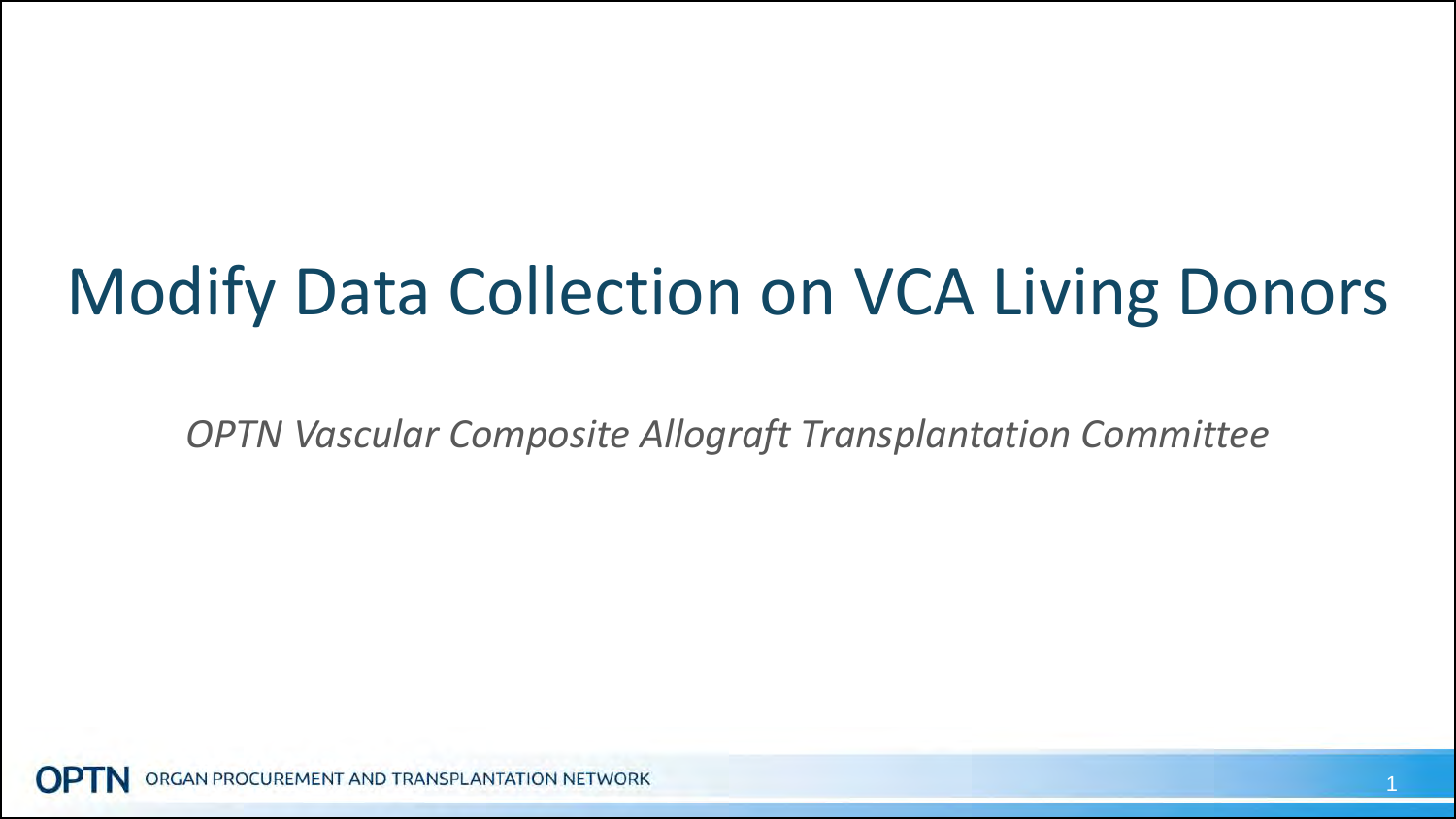## Purpose of Proposal

- Improve the OPTN's ability to monitor patient safety through data collection on VCA living donors
- Data elements align with proposed policy changes included in a separate proposal, *Modify Living Donor Policy to Include Living VCA Donors*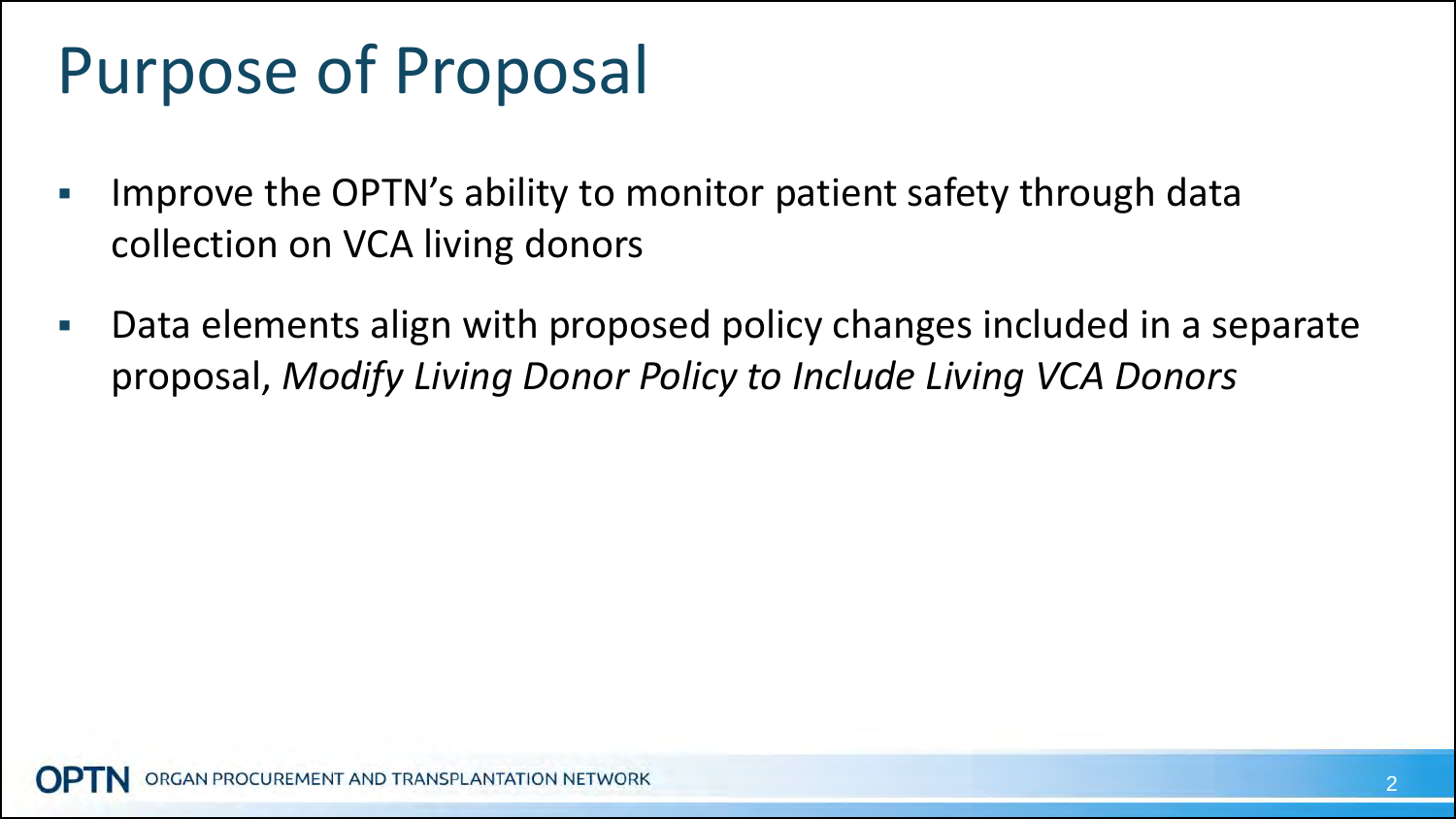## Proposal

- Aligns data collection for VCA living donors with other living donors
- Adds VCA-specific data elements to the Living Donor Registration (LDR) and Living Donor Follow-up (LDF)
- Includes policy changes to program VCA living donor data collection in UNetSM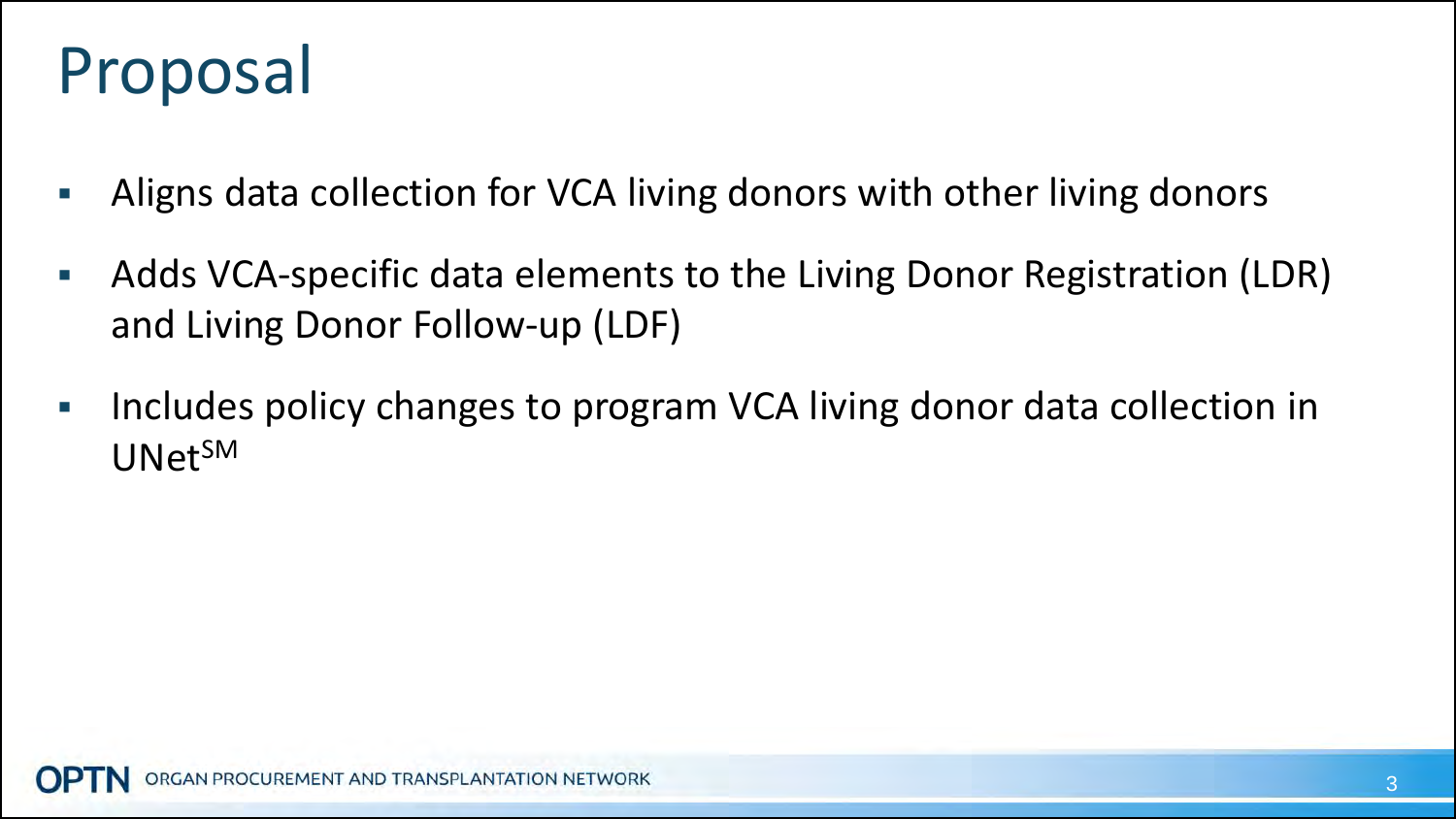#### Rationale

- OPTN collects data on other living donors to promote patient safety
- Living donation of uterus has increased in frequency in recent years
- **EXTE:** Living donation of other VCA may become more common
- Data collection enables the OPTN to monitor trends in this evolving field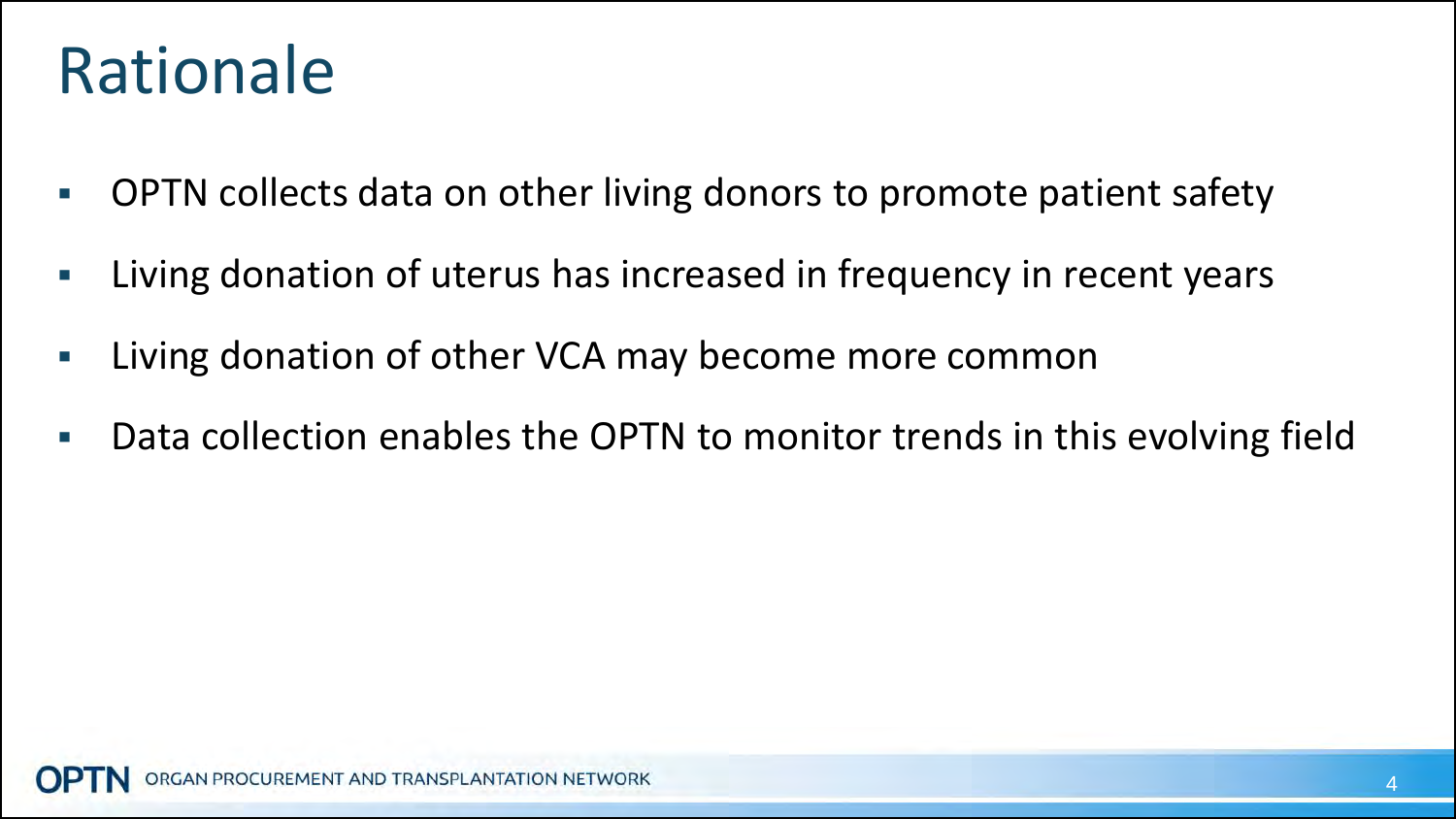# Proposed Data Elements: Pre-donation (LDR)

- **All VCA: Toxoplasma IgG**
- Uterus
	- Infectious disease testing
		- HPV (cervical specimen only by DNA or mRNA)
		- Herpes Simplex Virus (HSV) 1/2 (IgG antibody test)
		- Gonorrhea (NAT)
		- Chlamydia (NAT)
		- Vaginal candidiasis (at the time of evaluation)
		- Vaginal candidiasis (at the time of donation)
		- **Bacterial vaginosis**
		- **Trichomoniasis**
- Uterine imaging
- Gravidity
- **Parity**
- Spontaneous abortion
- **Induced abortion**
- Prior full term live births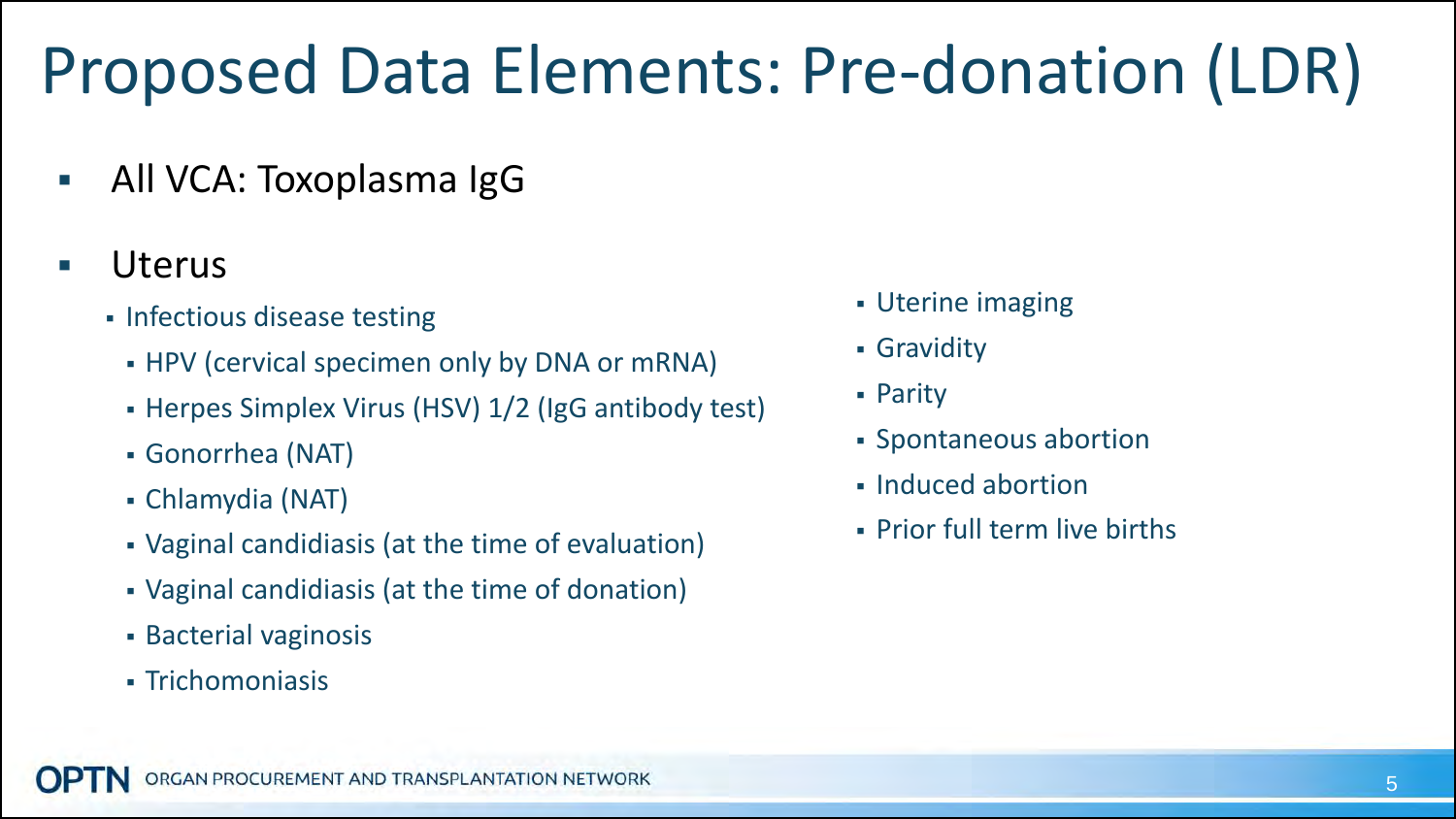# Proposed Data Elements: Surgical (LDR)

- Uterus
	- **Intended procedure type**
	- Conversion from robotic to open
	- **Intra-operative complications** 
		- Ureter injury
		- Anesthetic complications
		- Other complications (specify)
	- Operative time (surgical time from skin to skin)
	- Ovaries removed?
- Other VCA
	- **Intra-operative complications**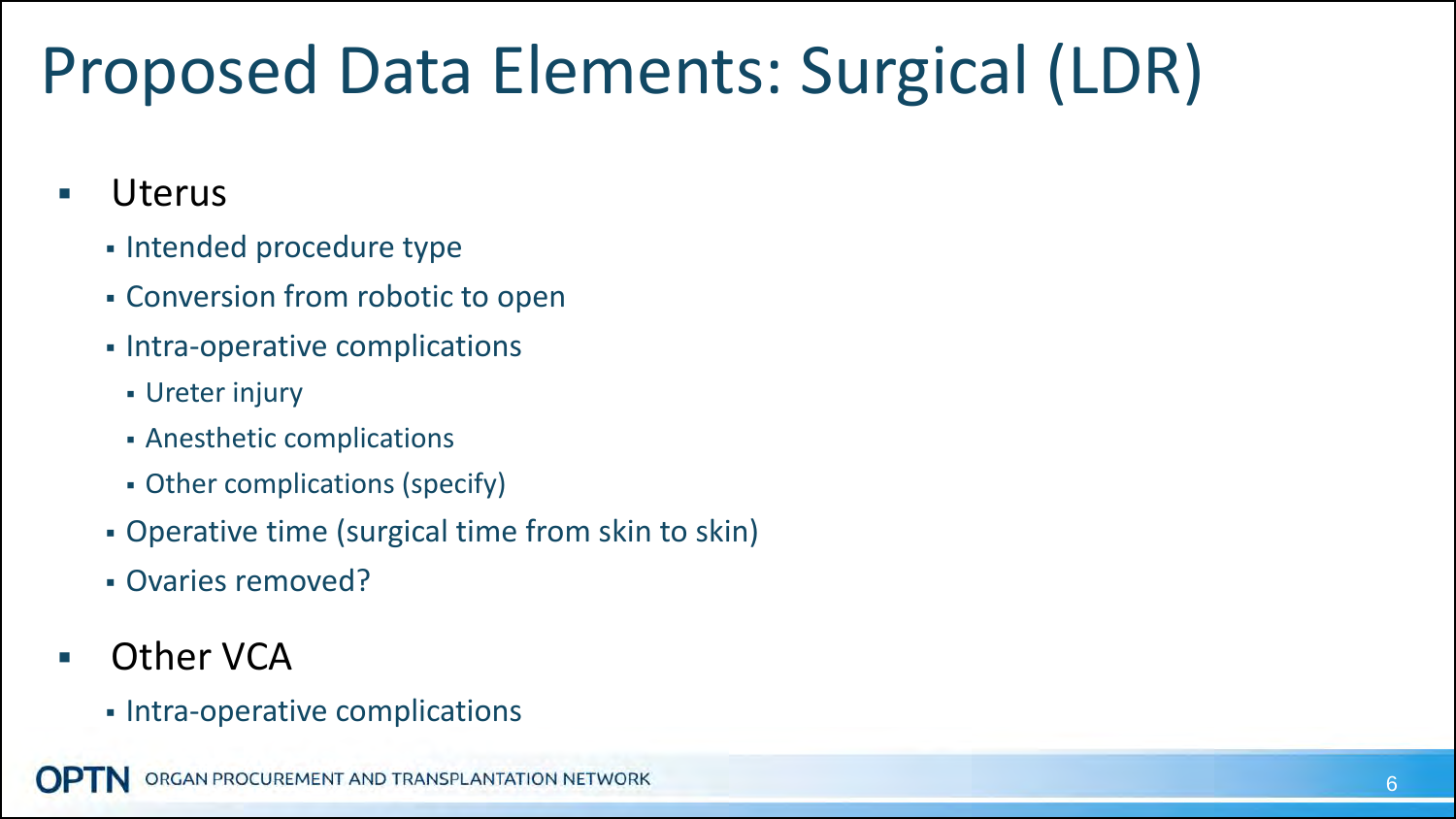# Proposed Data Elements: Post Operative (LDR)

- Uterus
	- Length of ICU stay
	- Post-operative complications
- Other VCA
	- Post-operative complications
- All VCA
	- Reoperation
	- Any readmission after initial discharge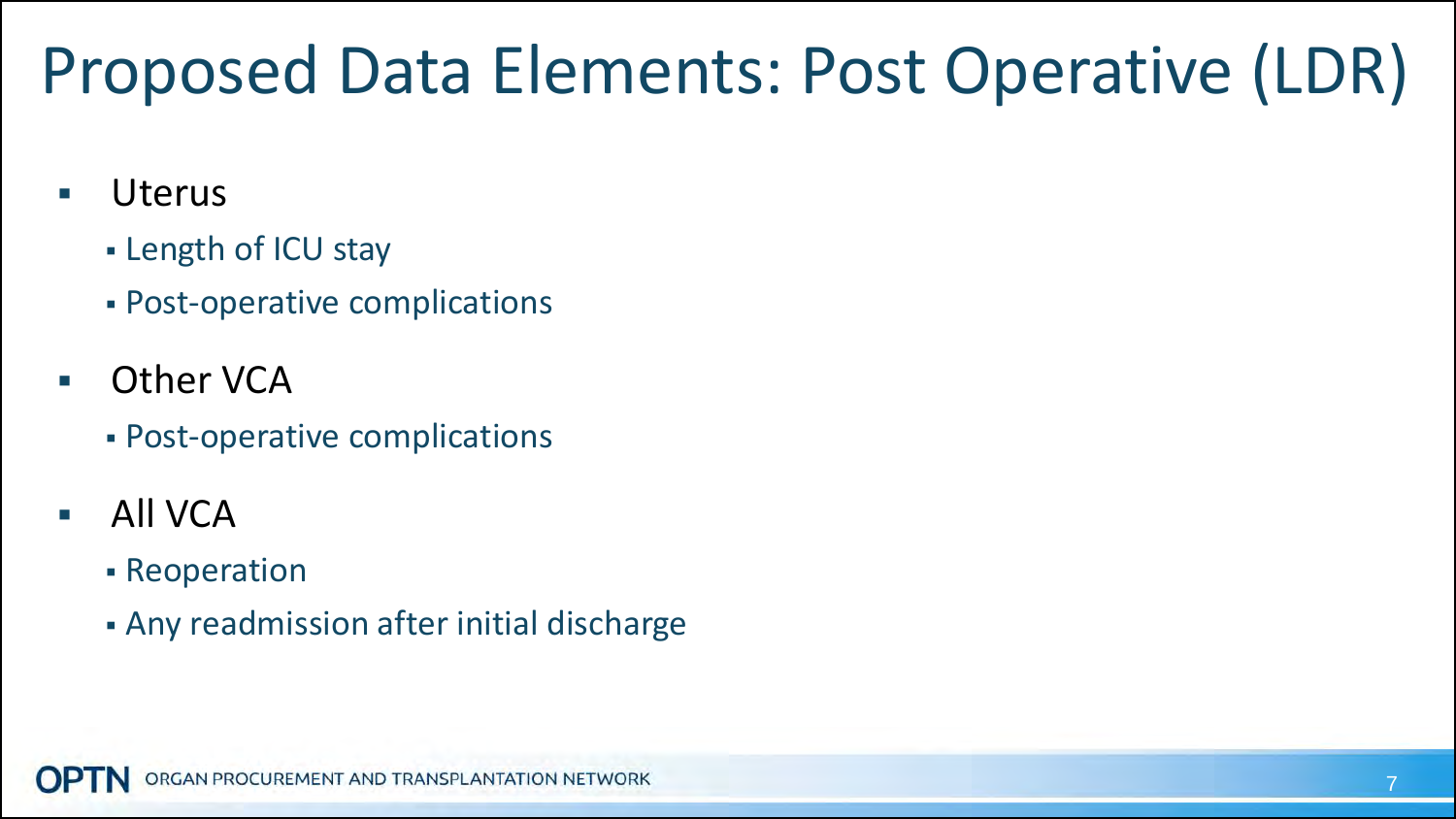# Proposed Data Elements: Follow-Up (LDF)

- Uterus
	- Complications since uterus donation
	- Menopausal symptoms
	- New onset psychological symptoms
- **Dumber VCA** 
	- Complications since other VCA donation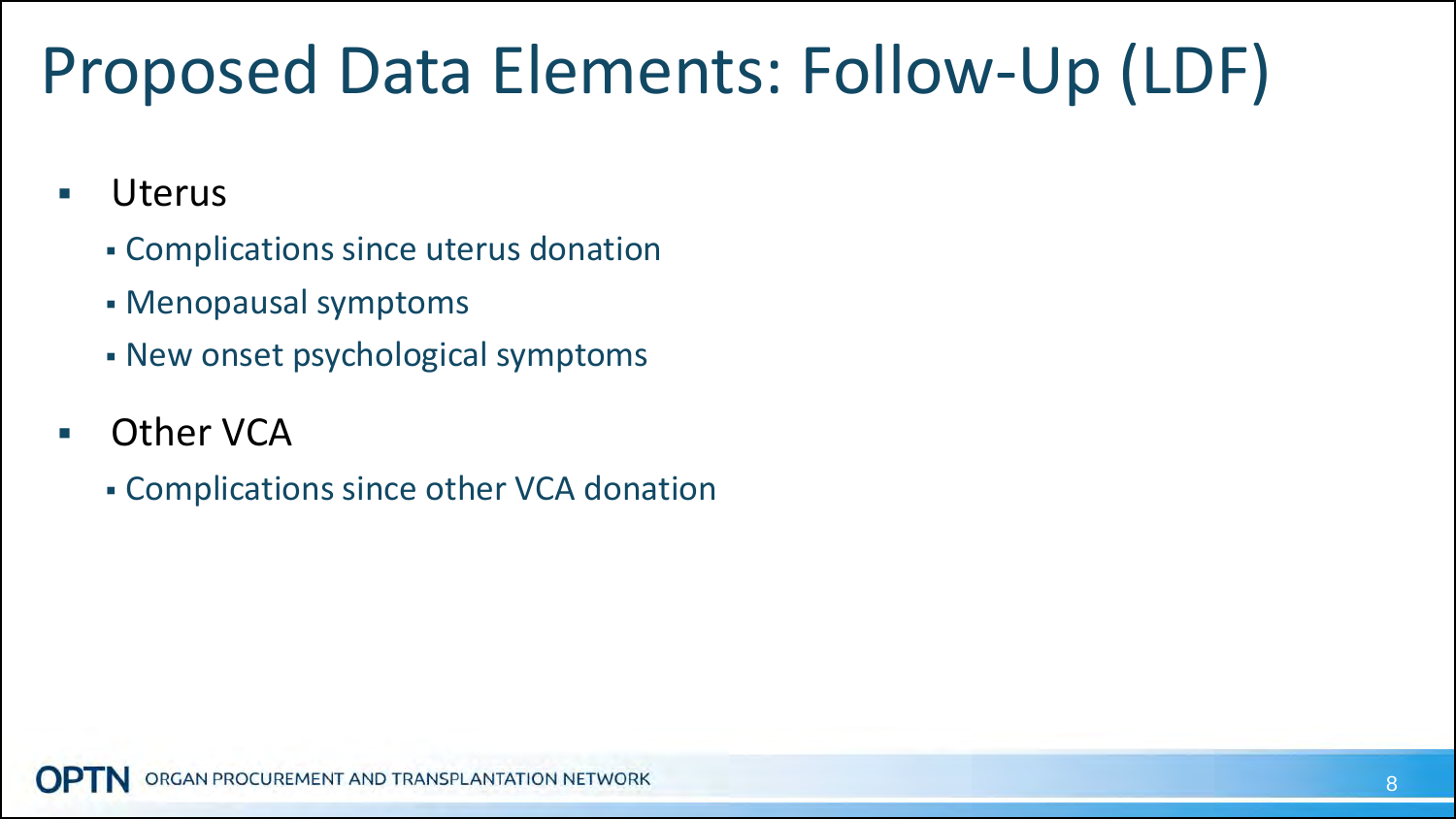# Member Actions

- **The Transplant hospitals will need to submit data on VCA living donors in UNet** 
	- **Living Donor Feedback**
	- LDR
	- LDF
- **Histocompatibility labs will need to submit Donor Histocompatibility for** VCA living donors in UNet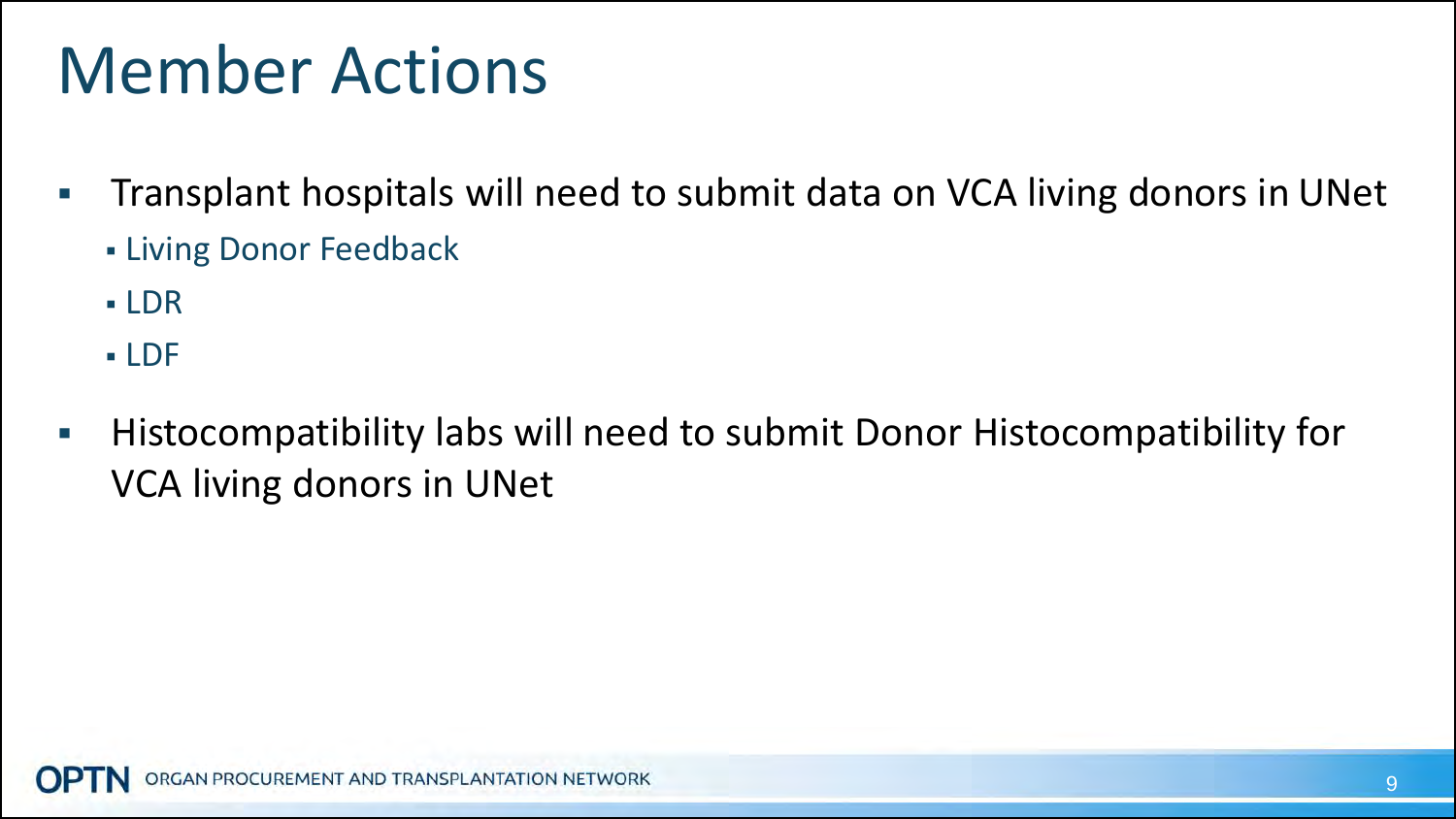#### Feedback Requested

- Are there any data elements that should not be added?
- Are the data definitions clear enough to ensure consistent data entry?
- Should any of the proposed data elements for living uterus donors apply to all or other VCA living donors?